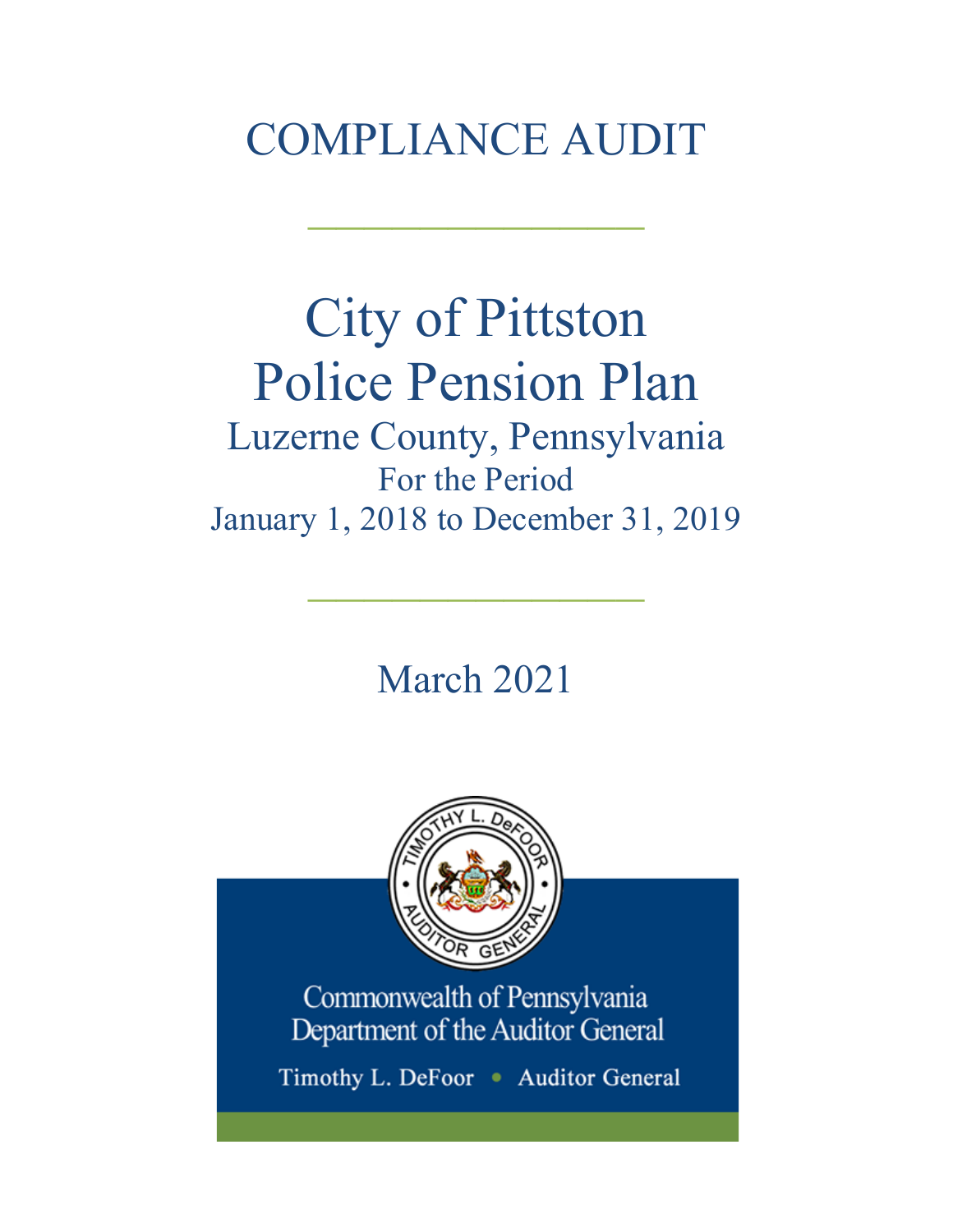

**Commonwealth of Pennsylvania** Department of the Auditor General Harrisburg, PA 17120-0018 Facebook: Pennsylvania Auditor General Twitter: @PAAuditorGen www.PaAuditor.gov

TIMOTHY L. DEFOOR **AUDITOR GENERAL** 

The Honorable Mayor and City Council City of Pittston Luzerne County Pittston, PA 18640

We have conducted a compliance audit of the City of Pittston Police Pension Plan for the period January 1, 2018 to December 31, 2019. We also evaluated compliance with some requirements subsequent to that period when possible. The audit was conducted pursuant to authority derived from the Municipal Pension Plan Funding Standard and Recovery Act (Act 205 of 1984, as amended, 53 P.S. § 895.402(j)), which requires the Auditor General, as deemed necessary, to audit every municipality which receives general municipal pension system state aid and every municipal pension plan and fund in which general municipal pension system state aid is deposited. The audit was not conducted, nor was it required to be, in accordance with Government Auditing Standards issued by the Comptroller General of the United States. We planned and performed the audit to obtain sufficient, appropriate evidence to provide a reasonable basis for our findings and conclusions based on our audit objectives. We believe that the evidence obtained provides a reasonable basis for our findings and conclusions based on our audit objectives.

The objectives of the audit were:

- 1. To determine if municipal officials took appropriate corrective action to address the finding contained in our prior report; and
- 2. To determine if the pension plan was administered in compliance with applicable state laws, regulations, contracts, administrative procedures, and local ordinances and policies.

Our audit was limited to the areas related to the objectives identified above. To determine if municipal officials took appropriate corrective action to address the finding contained in our prior report, we inquired of plan officials and evaluated supporting documentation provided by officials evidencing that the suggested corrective action has been appropriately taken. To determine whether the pension plan was administered in compliance with applicable state laws, regulations, contracts, administrative procedures, and local ordinances and policies, our methodology included the following: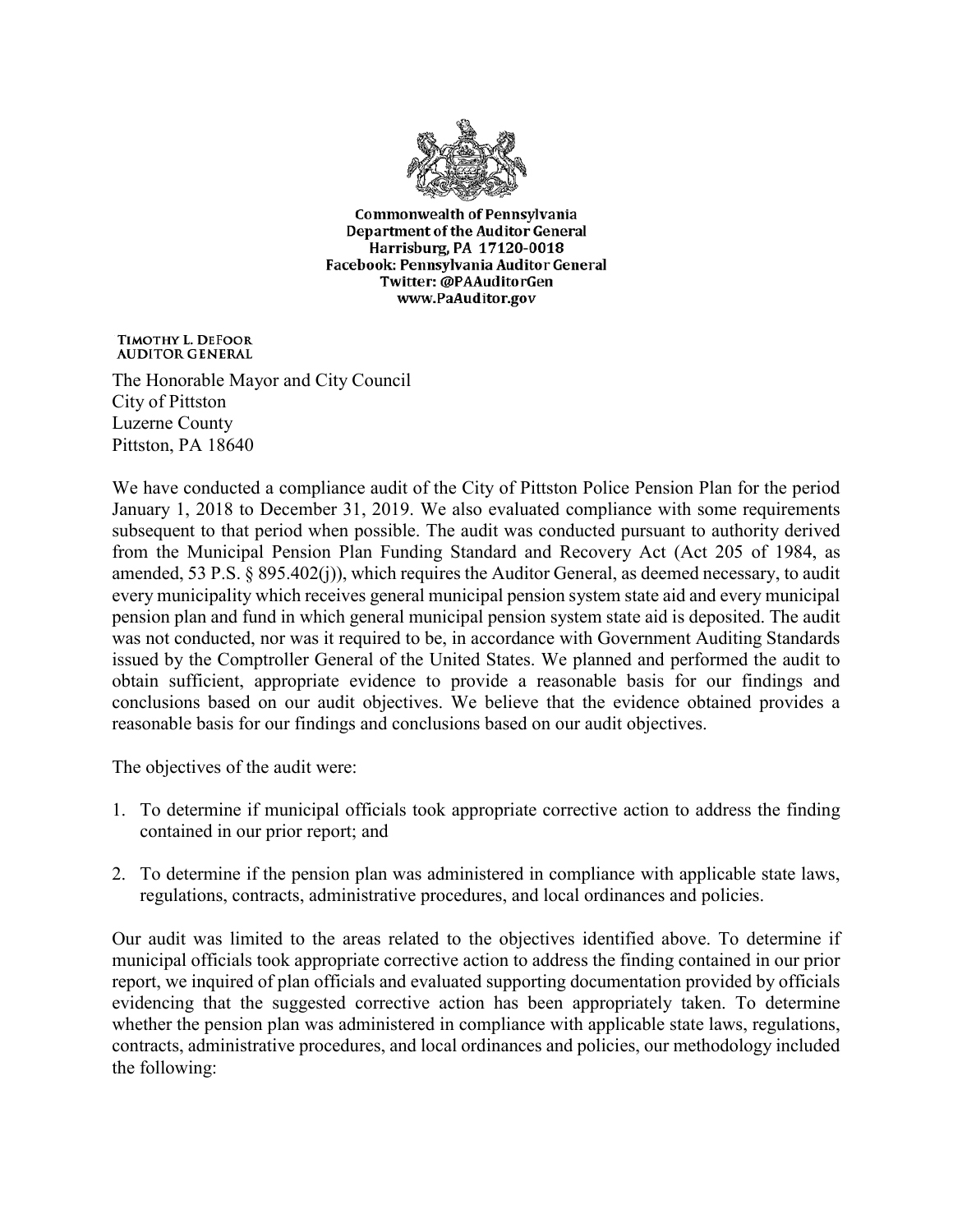- ⋅ We determined whether state aid was properly determined and deposited in accordance with Act 205 requirements by verifying the annual deposit date of state aid and determining whether deposits were made within 30 days of receipt for all years within the period under audit.
- We determined whether annual employer contributions were calculated and deposited in accordance with the plan's governing document and applicable laws and regulations by examining the municipality's calculation of the plan's annual financial requirements and minimum municipal obligation (MMO) and comparing these calculated amounts to amounts actually budgeted and deposited into the pension plan as evidenced by supporting documentation.
- We determined whether annual employee contributions were calculated, deducted, and deposited into the pension plan in accordance with the plan's governing document and applicable laws and regulations by testing total members' contributions on an annual basis using the rates obtained from the plan's governing document in effect for all years within the period under audit and examining documents evidencing the deposit of these employee contributions into the pension plan.
- We determined whether retirement benefits calculated for the plan members who retired during the current audit period, and through the completion of our fieldwork procedures, represent payments to all (and only) those entitled to receive them and were properly determined and disbursed in accordance with the plan's governing document, applicable laws, and regulations by recalculating the amount of the pension benefits due to the retired individuals and comparing these amounts to supporting documentation evidencing amounts determined and actually paid to the recipients.
- We determined whether the January 1, 2017 and January 1, 2019 actuarial valuation reports were prepared and submitted by March 31, 2018 and 2020, respectively, in accordance with Act 205 and whether selected information provided on these reports is accurate, complete, and in accordance with plan provisions to ensure compliance for participation in the state aid program by comparing selected information to supporting source documentation.
- We determined whether the terms and methodologies of the issuance of pension obligation bonds by the municipality, and any restrictions, were in compliance with plan provisions and Act 205 through inquiry of plan officials and examination of supporting documentation for pension obligation bonds issued during the current audit period and through the completion of our fieldwork procedures.

City of Pittston contracted with an independent certified public accounting firm for annual audits of its basic financial statements which are available at the city's offices. Those financial statements were not audited by us and, accordingly, we express no opinion or other form of assurance on them.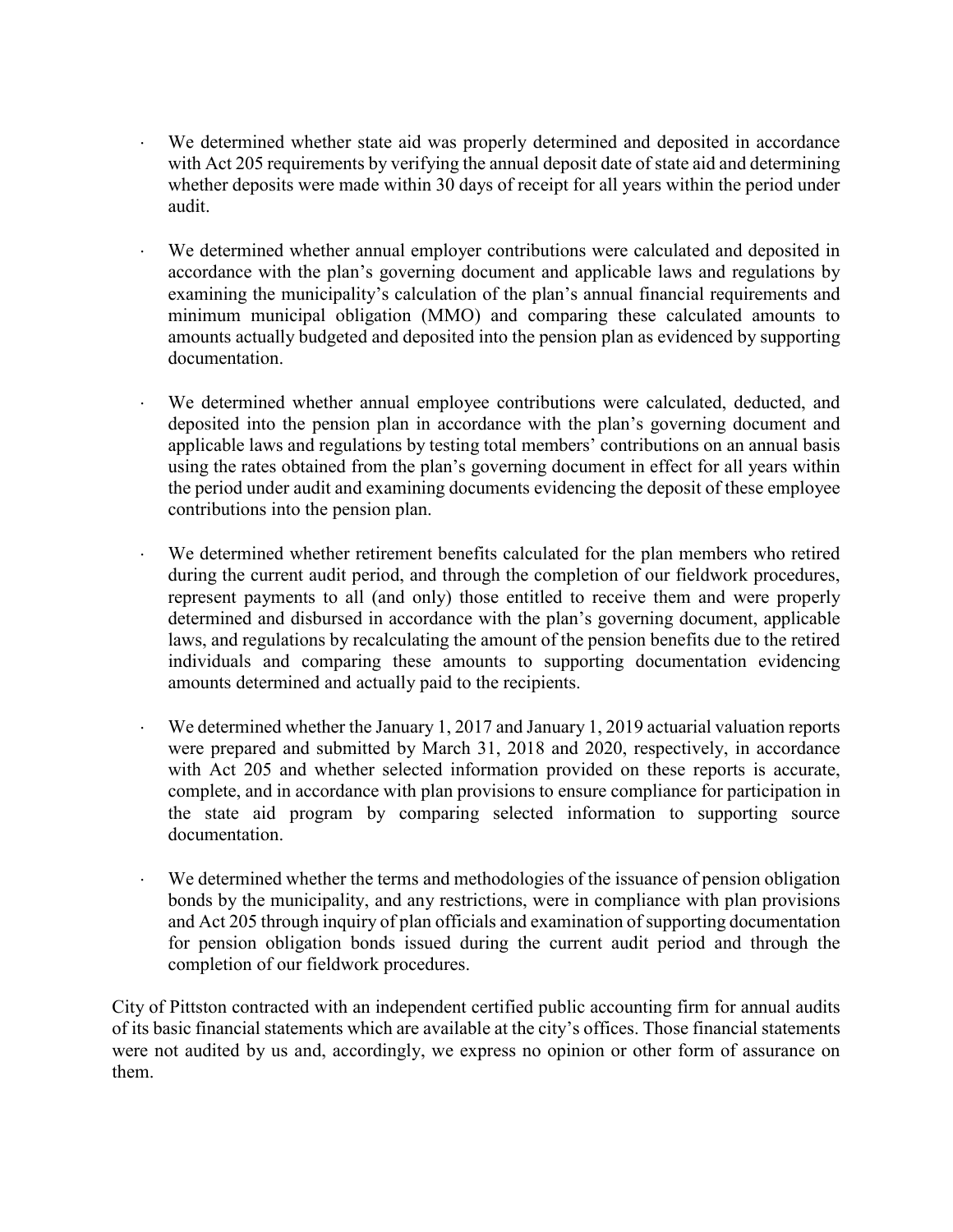City officials are responsible for establishing and maintaining effective internal controls to provide reasonable assurance that the City of Pittston Police Pension Plan is administered in compliance with applicable state laws, regulations, contracts, administrative procedures, and local ordinances and policies. As previously described, we tested transactions, interviewed selected officials, and performed procedures to the extent necessary to provide reasonable assurance of detecting instances of noncompliance with legal and regulatory requirements or noncompliance with provisions of contracts, administrative procedures, and local ordinances and policies that are significant within the context of the audit objectives.

The results of our procedures indicated that, in all significant respects, the City of Pittston Police Pension Plan was administered in compliance with applicable state laws, regulations, contracts, administrative procedures, and local ordinances and policies, except as noted in the following finding further discussed later in this report:

Finding – Partial Compliance With Prior Audit Recommendation – Failure To Fully Pay The Minimum Municipal Obligation To The Plan

The finding contained in this audit report repeats a condition that was cited in our previous report that has not been corrected by city officials. We are concerned by the city's failure to correct this previously reported finding and strongly encourage timely implementation of the recommendation noted in this audit report.

The accompanying supplementary information is presented for purposes of additional analysis. We did not audit the information or conclude on it and, accordingly, express no form of assurance on it.

The contents of this report were discussed with officials of City of Pittston and, where appropriate, their responses have been included in the report. We would like to thank city officials for the cooperation extended to us during the conduct of the audit.

Timothy L. DeFoor

February 22, 2021 Timothy L. DeFoor Auditor General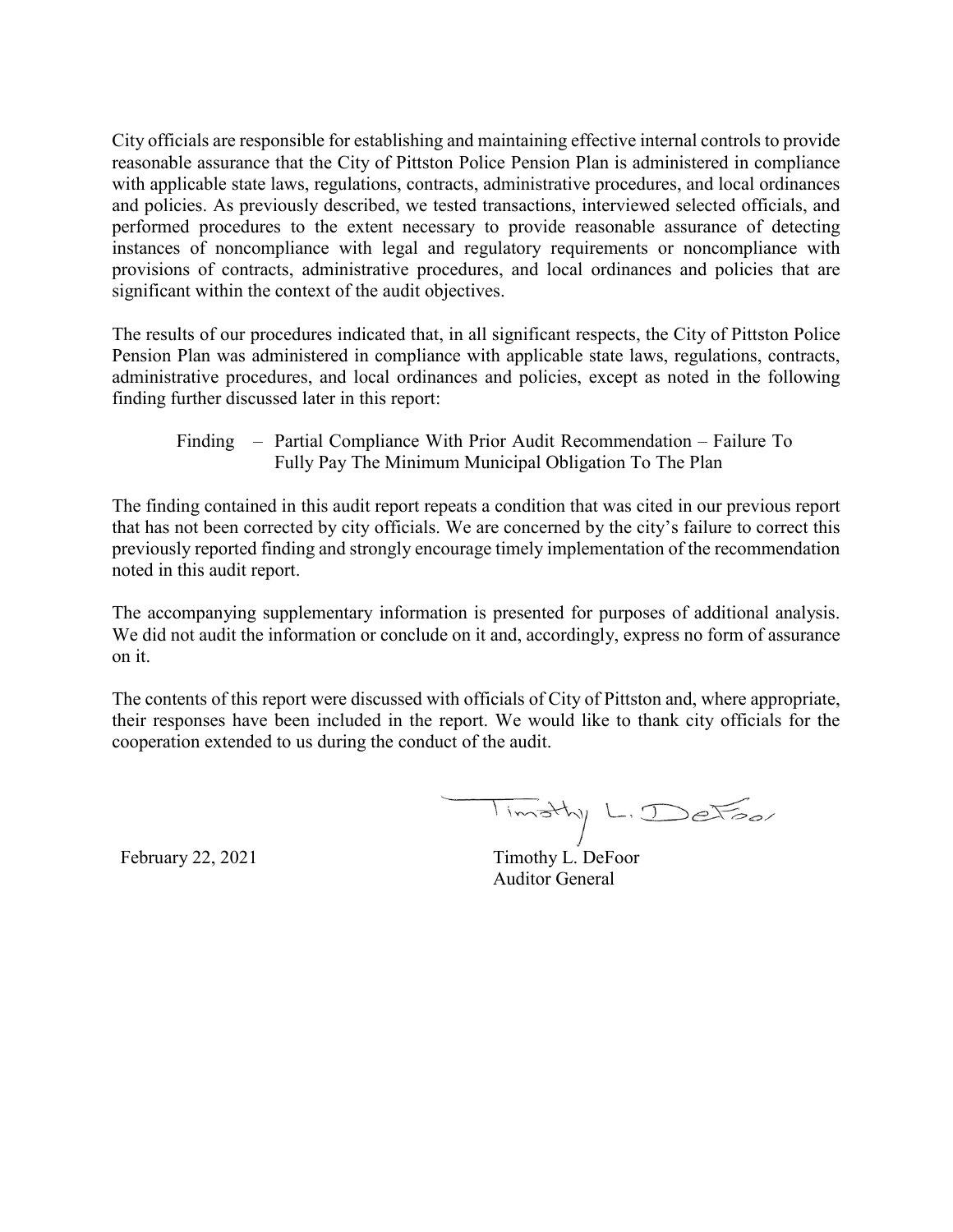#### **CONTENTS**

|                                                                                                                                       | Page |
|---------------------------------------------------------------------------------------------------------------------------------------|------|
|                                                                                                                                       |      |
|                                                                                                                                       |      |
| Finding and Recommendation:                                                                                                           |      |
| Finding – Partial Compliance With Prior Audit Recommendation – Failure To<br>Fully Pay The Minimum Municipal Obligation Of The Plan 3 |      |
|                                                                                                                                       |      |
|                                                                                                                                       |      |
|                                                                                                                                       |      |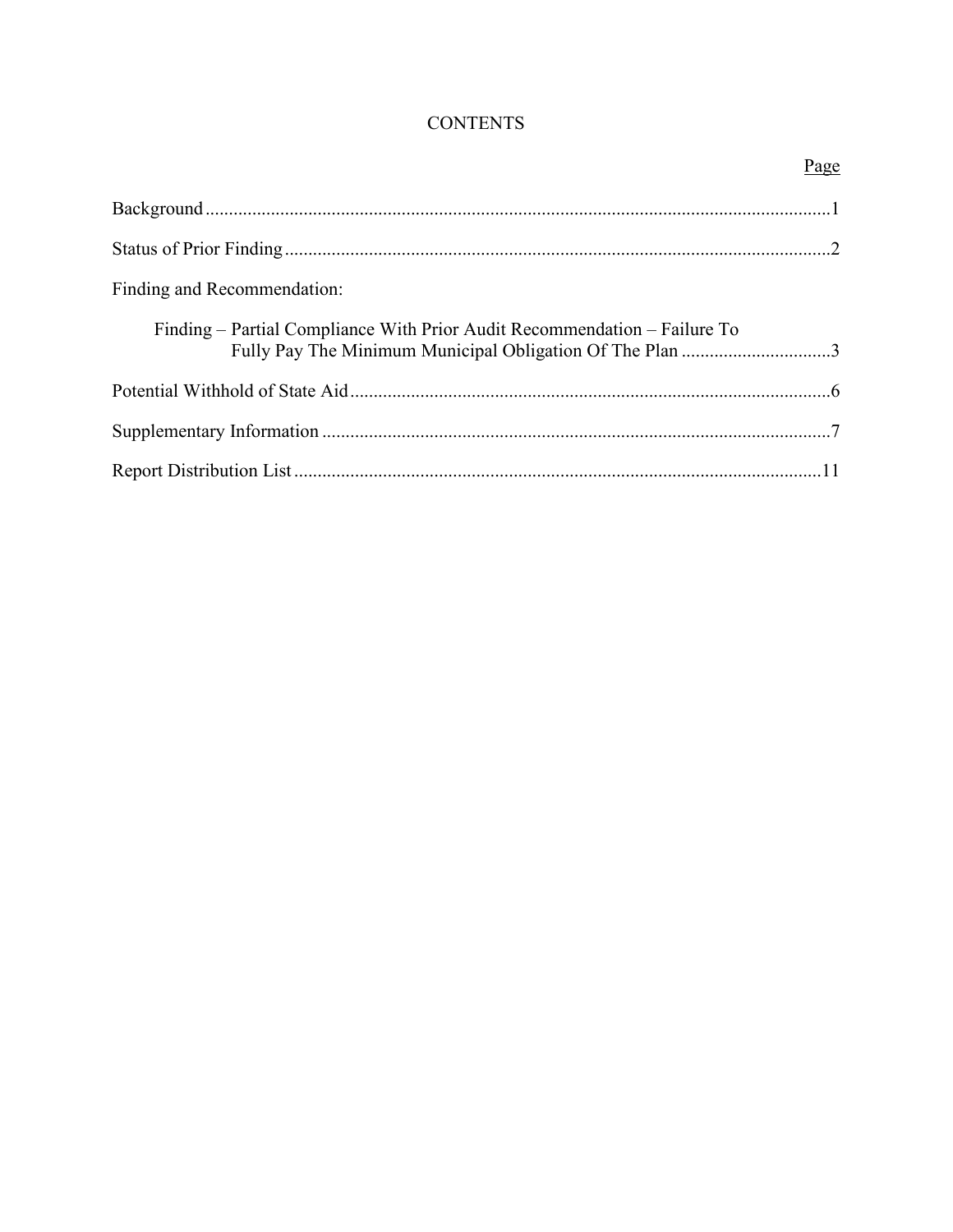#### **BACKGROUND**

On December 18, 1984, the Pennsylvania Legislature adopted the Municipal Pension Plan Funding Standard and Recovery Act (P.L. 1005, No. 205, as amended, 53 P.S. § 895.101 et seq.). The Act established mandatory actuarial reporting and funding requirements and a uniform basis for the distribution of state aid to Pennsylvania's public pension plans.

Annual state aid allocations are provided from a 2 percent foreign (out-of-state) casualty insurance premium tax, a portion of the foreign (out-of-state) fire insurance tax designated for paid firefighters and any investment income earned on the collection of these taxes. Generally, municipal pension plans established prior to December 18, 1984, are eligible for state aid. For municipal pension plans established after that date, the sponsoring municipality must fund the plan for three plan years before it becomes eligible for state aid. In accordance with Act 205, a municipality's annual state aid allocation cannot exceed its actual pension costs.

In addition to Act 205, the City of Pittston Police Pension Plan is also governed by implementing regulations published at Title 16, Part IV of the Pennsylvania Code and applicable provisions of various other state statutes including, but not limited to, the following:

Act 67 - The Third Class City Code, Act of November 24, 2015 (P.L. 242, No. 67), as amended, 11 Pa. C.S. § 10101 et seq.

The City of Pittston Police Pension Plan is a single-employer defined benefit pension plan locally controlled by the provisions of File of Council No. 1 of 1974, as amended, adopted pursuant to Act 67 (formerly Act 317). The plan is also affected by the provisions of collective bargaining agreements between the city and its police officers. The plan was established January 1, 1960. Active members are required to contribute 5 percent of compensation to the plan. As of December 31, 2019, the plan had 10 active members and 11 retirees receiving pension benefits.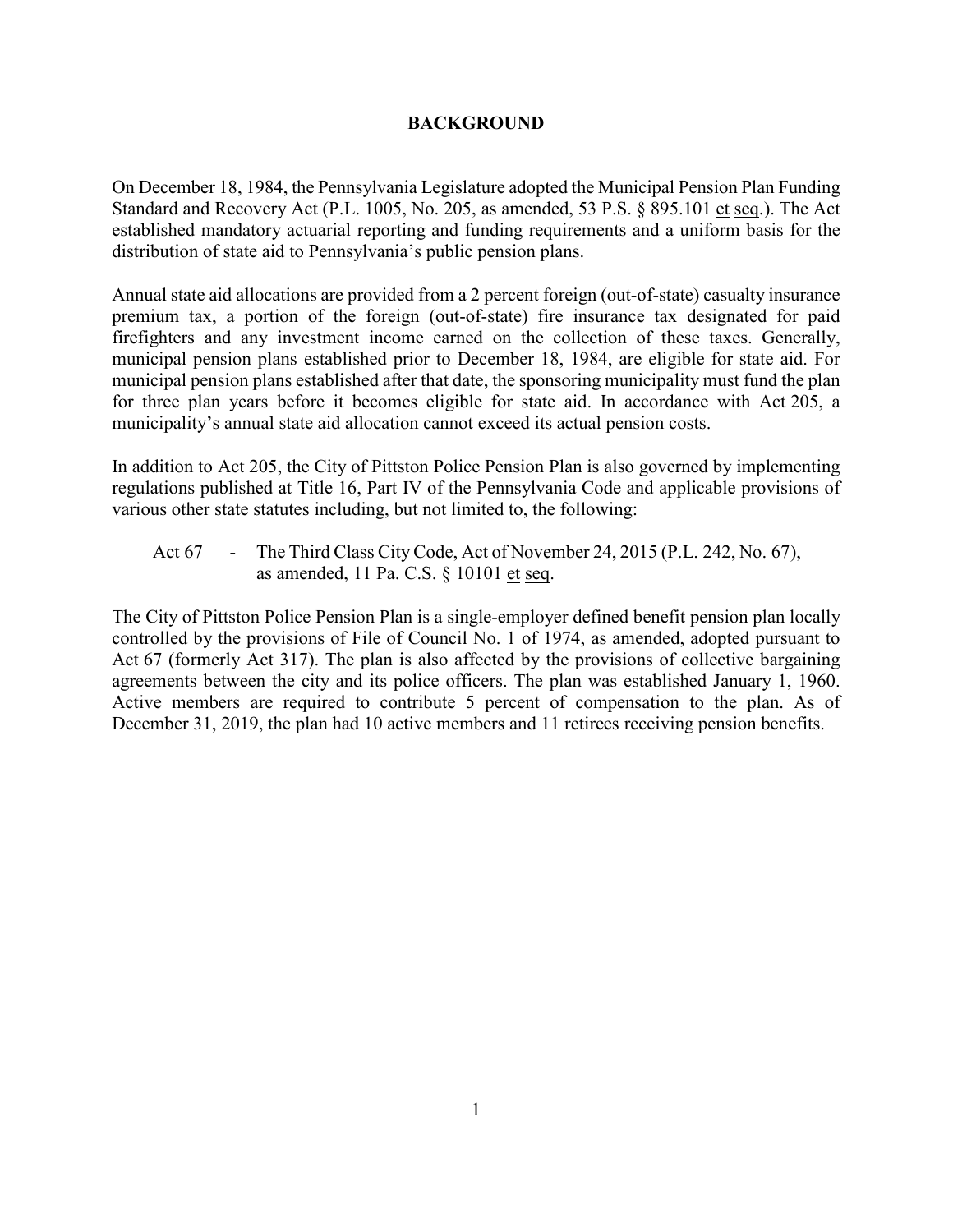#### CITY OF PITTSTON POLICE PENSION PLAN STATUS OF PRIOR FINDING

#### Partial Compliance With Prior Audit Recommendation

The City of Pittston has partially complied with the prior audit recommendation concerning the following:

#### ∙ Failure To Fully Pay The Minimum Municipal Obligation Of The Plan

During 2018, the city subsequently made final payments towards its outstanding 2016 MMO obligation totaling \$352,395, plus applicable interest, and deposited \$222,500 towards its outstanding 2017 MMO balance; however, the city had an unpaid 2017 MMO balance remaining in the amount of \$124,682. In addition, during the current audit period, plan officials again failed to properly fund its police pension plan in accordance with Act 205, as further discussed in the Finding and Recommendation section of this report.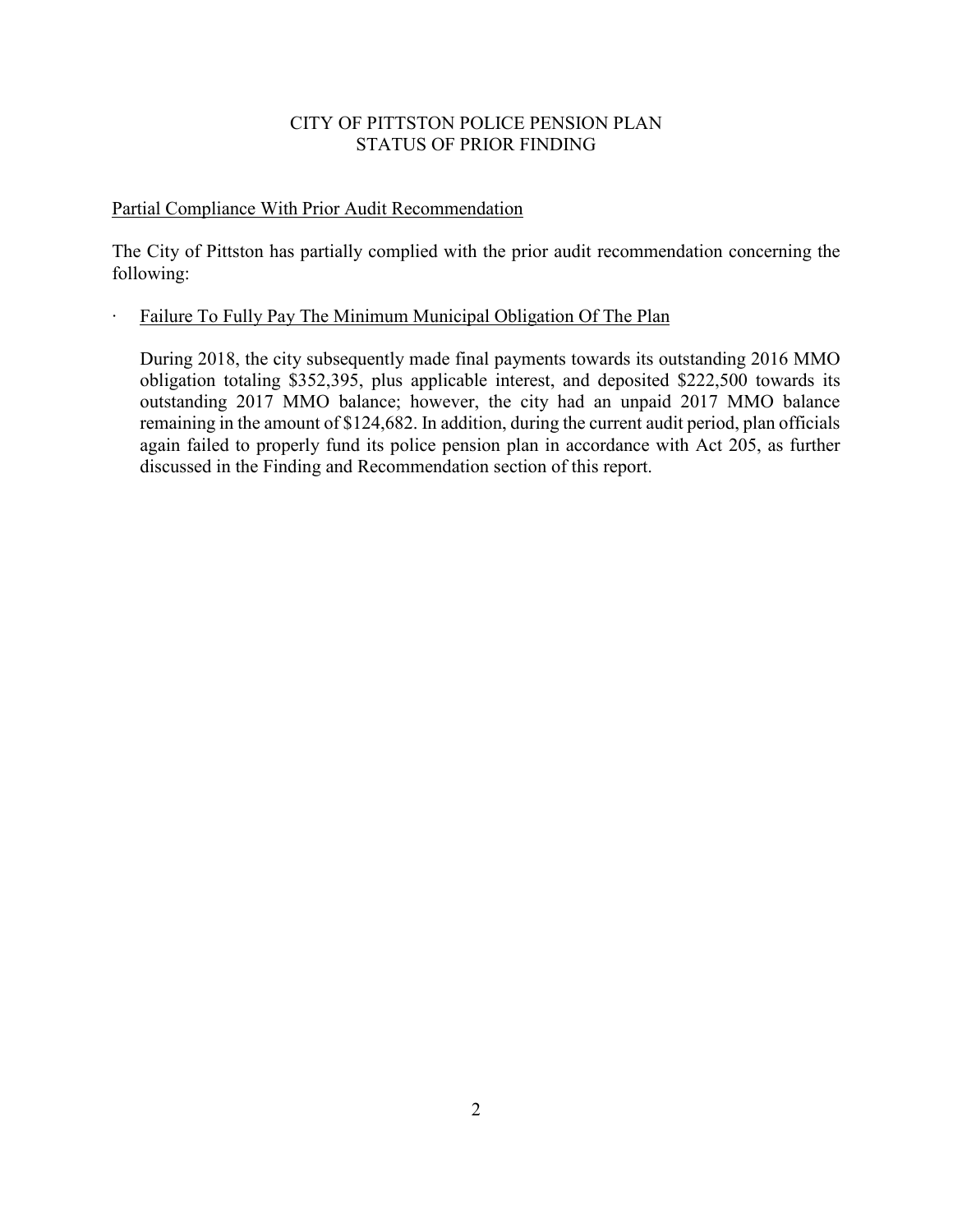#### CITY OF PITTSTON POLICE PENSION PLAN FINDING AND RECOMMENDATION

#### **Finding – Partial Compliance With Prior Audit Recommendation – Failure To Fully Pay The Minimum Municipal Obligation Of The Plan**

Condition: As disclosed in the Status of Prior Finding section of report, the city partially complied with the prior recommendation by depositing the outstanding 2016 MMO, along with appropriate interest, and a portion of the outstanding 2017 MMO due to the police pension plan. However, an outstanding 2017 MMO balance remains in the amount of \$124,682 as of the date of this report. In addition, a similar condition occurred during the current audit period. The city did not timely or fully pay the 2018 MMO due its plan in accordance with Act 205. The municipality had an additional outstanding MMO balance of \$93,420 for the year 2018.

Criteria: With regard to the MMO, Section 302(c) of Act 205 states, in part:

Annually, the chief administrative officer of the pension plan shall determine the minimum obligation of the municipality with respect to the pension plan for the following plan year.

Section 302(d) of Act 205 states, in part:

The minimum obligation of the municipality shall be payable to the pension plan from the revenue of the municipality.

Furthermore, Section 302(e) of Act 205 states:

Any amount of the minimum obligation of the municipality which remains unpaid as of December 31 of the year in which the minimum obligation is due shall be added to the minimum obligation of the municipality for the following year, with interest from January 1 of the year in which the minimum obligation was first due until the date the payment is paid at a rate equal to the interest assumption used for the actuarial valuation report or the discount rate applicable to treasury bills issued by the Department of Treasury of the United States with a six-month maturity as of the last business day in December of the plan year in which the obligation was due, whichever is greater, expressed as a monthly rate and compounded monthly.

Cause: Municipal officials indicated that the city's inability to meet its full MMO obligation in a timely manner is a result of the increasing demand of the pension obligations relative to the city's overall budget.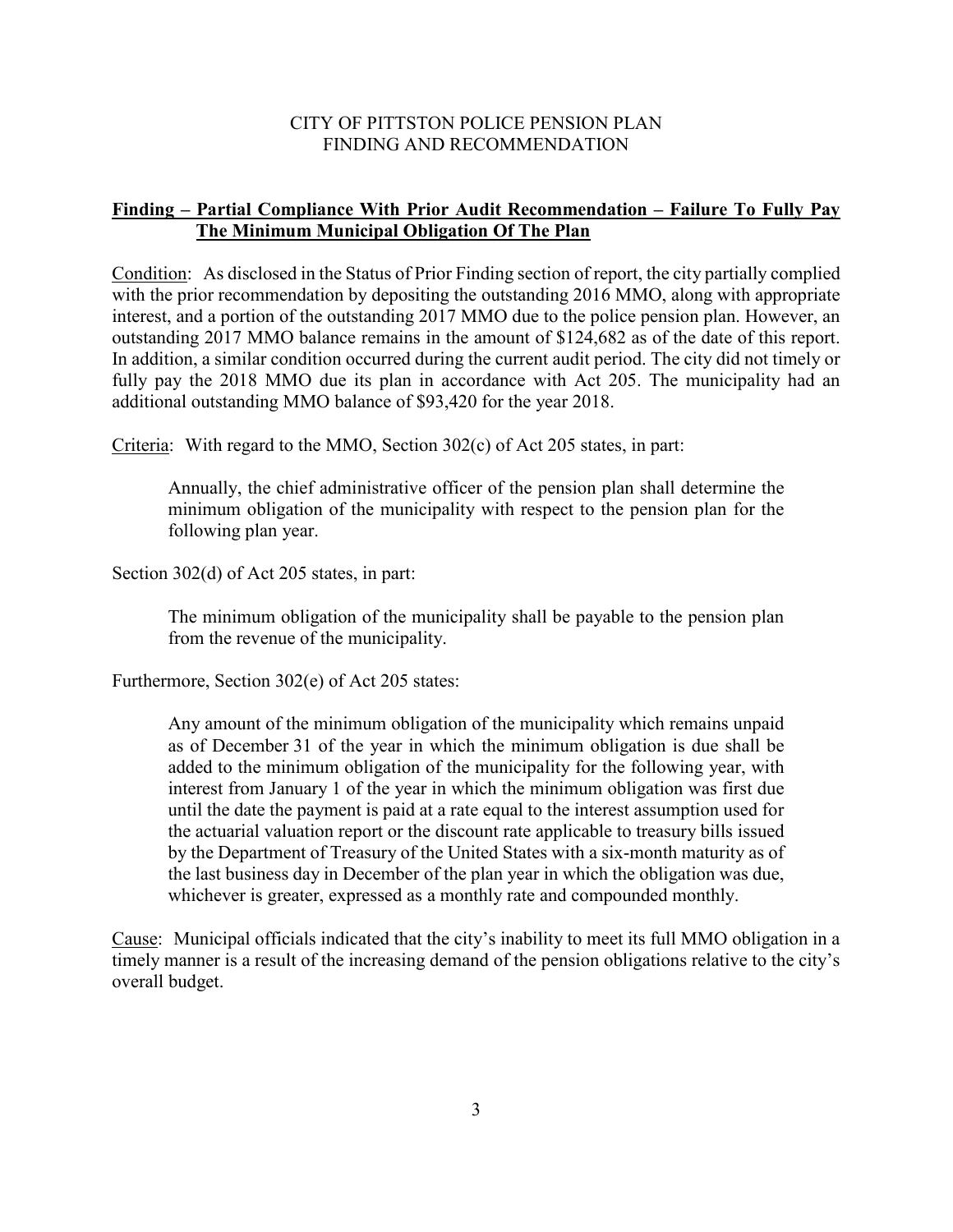#### CITY OF PITTSTON POLICE PENSION PLAN FINDING AND RECOMMENDATION

#### **Finding – (Continued)**

Effect: The failure to fully pay the MMOs could result in the plan not having adequate resources to meet current and future benefit obligations to its members. In addition, the failure to timely pay the MMOs results in additional required interest charges and further strain on the city's financial resources that would not be necessary had the MMOs been paid timely in accordance with Act 205 requirements.

Due to the municipality's failure to fully pay the 2017 and 2018 MMOs by their respective December 31, deadlines, the municipality must add the outstanding MMO balances to the current year's MMO and include interest, as required by Act 205.

Furthermore, the city's future state aid allocations may be withheld until the finding recommendation is complied with.

Recommendation: We recommend that the municipality pay the outstanding MMOs due to the police pension plan for the years 2017 and 2018, with interest, in accordance with Section 302(e) of Act 205. A copy of the interest calculation must be maintained by the city for examination during our next audit of the plan.

Furthermore, we recommend that, in the future, plan officials fully pay the annual MMO due the pension plan in accordance with Act 205.

Management's Response: Municipal officials agreed with the finding without exception and provided the following additional response:

This memo is intended to respond to the Auditor General's request for information pertaining to the City's ongoing efforts for "Administrative Improvement" into the City's remedial plan to address the MMO Pension funding deficits for the years 2017 and 2018. The City of Pittston makes timely deposits of employee contributions with each payroll. The pension plans are governed by the Third Class City Code and separate plan documents. The Police have seen a steady increase in their contributions over the last two negotiated Collective Bargaining Agreements (CBA) and currently contribute 5 percent per month. Also, in the most recent CBA negotiated with the City's Firefighters the new hires in the Fire Bureau contribute 5 percent while employees hired prior to 2017 will contribute 3 percent of their wages in 2021, 4 percent in 2022 and 5 percent in 2023.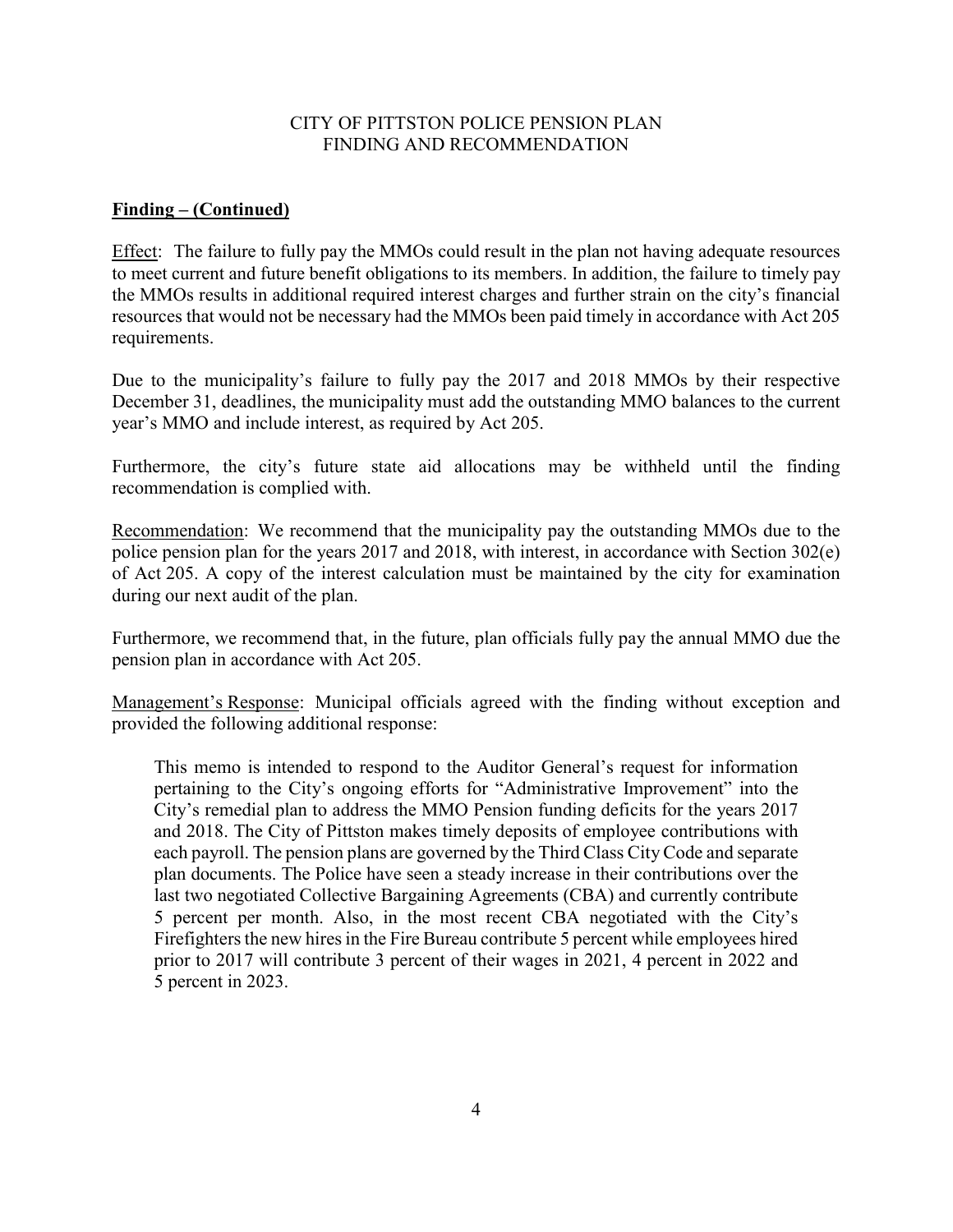#### CITY OF PITTSTON POLICE PENSION PLAN FINDING AND RECOMMENDATION

#### **Finding – (Continued)**

The City negotiated additional concessions in both the Police and Firefighter CBA's that will impact the City's future MMO obligations with no new benefit improvements scheduled for the Police, Firefighters or Non-uniformed pension plans. The current Police CBA contains a minimum of fifty-five (55) years of age and twenty (20) years of service in order to collect full retirement benefits for officers hired after September 1, 2019 (there was no age requirement in previous Agreements) and for all officers hired after September 1, 2019, post retirement survivor benefits are reduced from one hundred percent (100%) to fifty percent (50%) of the monthly pension benefit the officer is eligible to receive.

In 2018, in a major refunding, the City borrowed \$2.1 million to improve the deficiency in the Police Pension Plan. The City realized a decrease in the City's MMO for 2019 and 2020 and used the decreased MMO obligation to help reduce the deficiencies created in prior year MMO funding. The City stated that it would require two to three years to completely meet the MMO deficiency which at that time was in excess of \$500,000. The City has paid in full the 2019 MMO and the 2020 MMO while continuing to pay off the delinquent 2017 and 2018 MMO's representing a clear commitment by the City to meet its Pension obligations. As of this date the City owes \$331,419 for 2017 and 2018 and has included dedicated Real Estate millage of 1.42 mills for Pension System Recovery equal to approximately \$300,00 [*sic*] and FY2021 General Fund budgeted contributions of \$429,000 to be used to pay 2021 MMO obligations with the balance to be paid toward the delinquent 2017 and 2018 totals.

This brief overview of the City's plan for Administrative Improvement will demonstrate the City's ongoing attention to the City's pension challenges and to the City Administration's commitment in addressing the delinquent payments in the pension fund while remaining fully compliant in meeting current year MMO obligations. Thank you in advance for your consideration of this improvement Plan information.

Auditor's Conclusion: The department acknowledges the increasing demand of the pension obligations relative to the city's overall budget and the city's on-going commitment to address its delinquent payments relative to the plan and commend them for recent efforts in funding the plan's 2019 and 2020 obligations. We are concerned by the city's inability to correct this previously reported audit finding and strongly encourage timely implementation of the recommendation noted in this audit report. Due to the aforementioned potential withhold of state aid, the city's compliance with the finding recommendation will be monitored subsequent to the release of the audit report and through our next audit of the plan.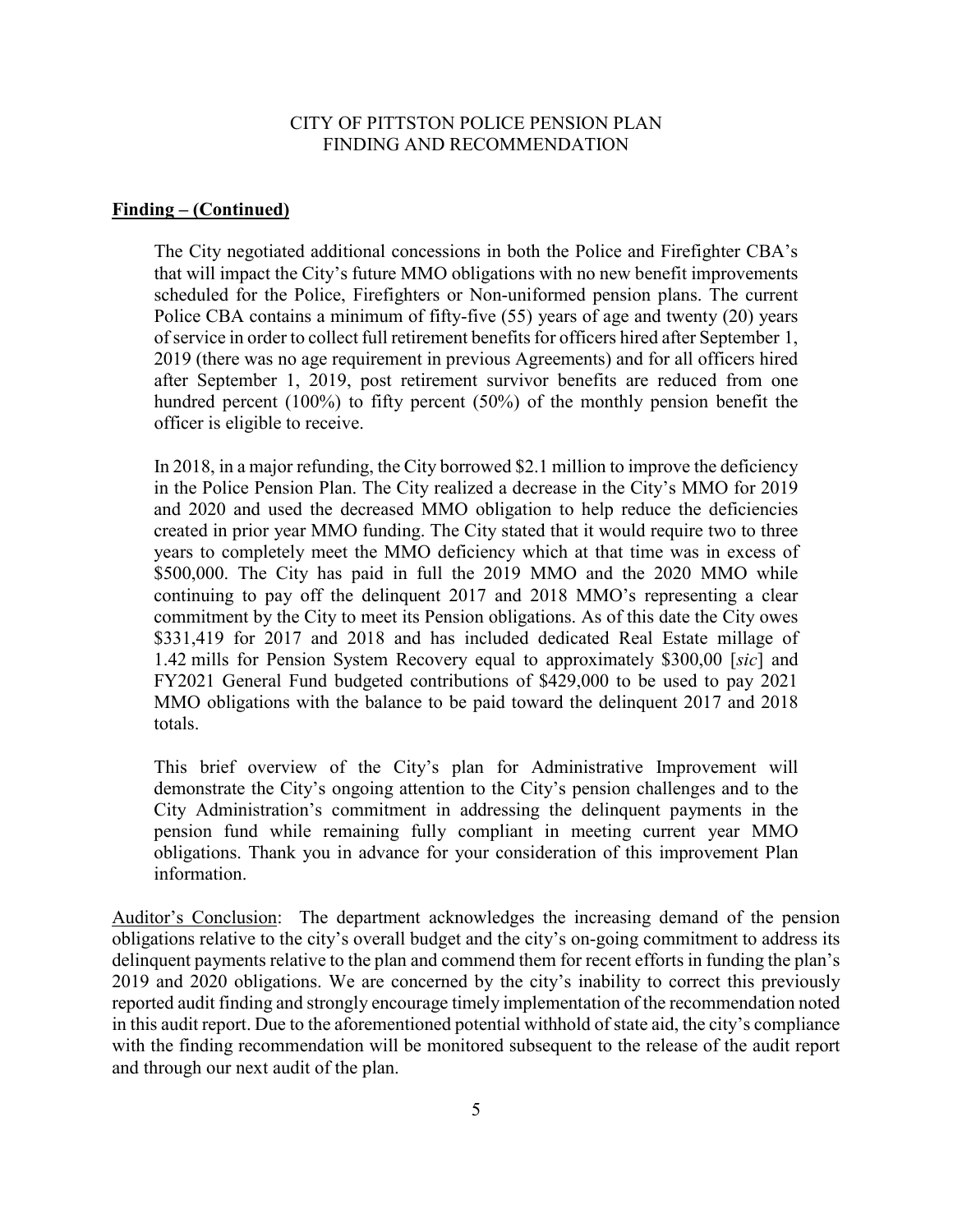#### CITY OF PITTSTON POLICE PENSION PLAN POTENTIAL WITHHOLD OF STATE AID

A condition such as that reported by the finding contained in this audit report may lead to a total withholding of state aid in the future unless the finding is corrected. However, such action will not be considered if sufficient written documentation is provided to verify compliance with this Department's recommendation. Such documentation should be submitted to: Department of the Auditor General, Bureau of Municipal Pension & Liquor Control Audits, 314 Finance Building, Harrisburg, PA 17120.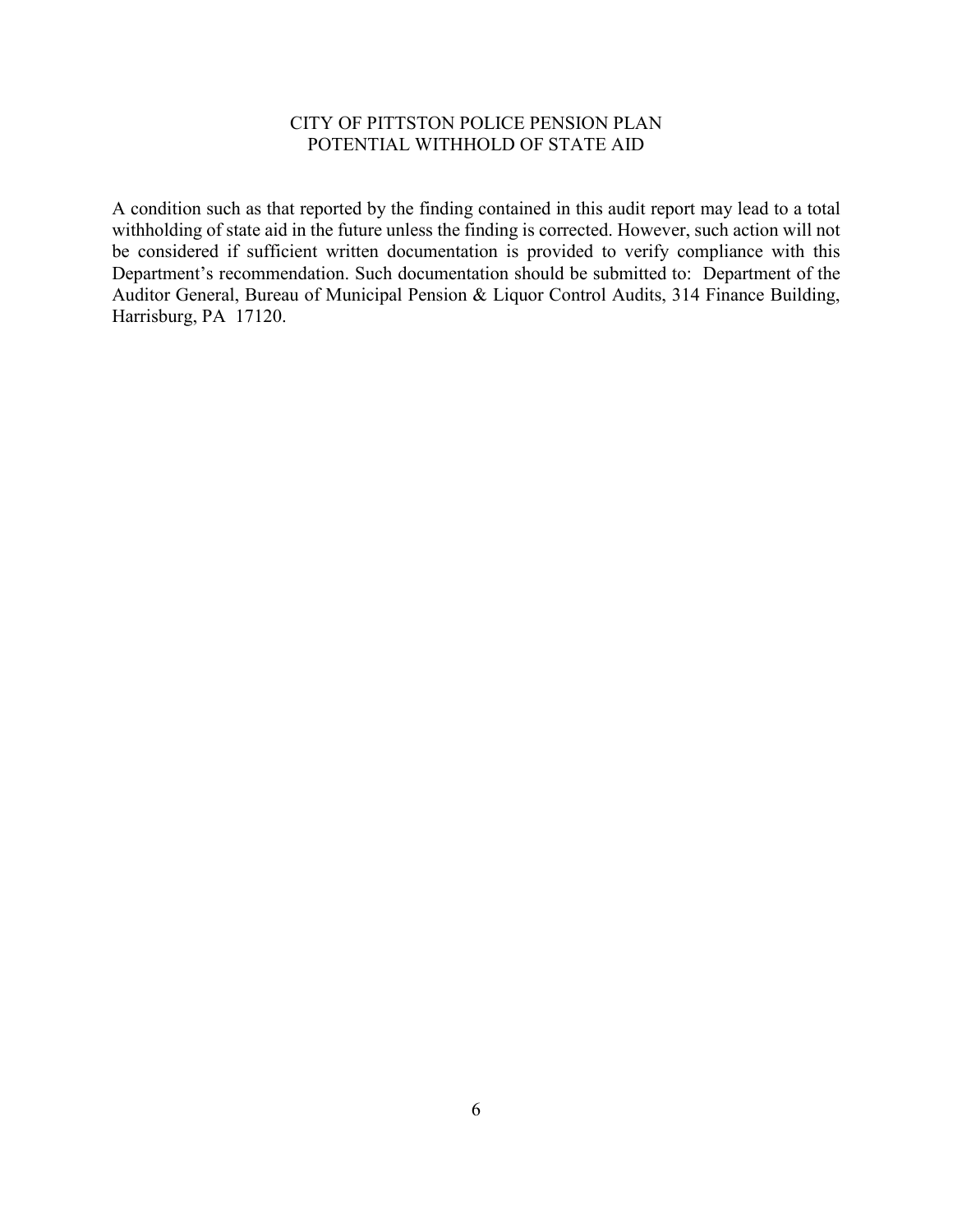#### CITY OF PITTSTON POLICE PENSION PLAN SUPPLEMENTARY INFORMATION (UNAUDITED)

#### SCHEDULE OF FUNDING PROGRESS

Historical trend information about the plan is presented herewith as supplementary information. It is intended to help users assess the plan's funding status on a going-concern basis, assess progress made in accumulating assets to pay benefits when due, and make comparisons with other state and local government retirement systems.

The actuarial information is required by Act 205 biennially. The historical information, beginning as of January 1, 2015, is as follows:

|                | $\left(1\right)$ | (2)             | 3)                        | $^{(4)}$ |
|----------------|------------------|-----------------|---------------------------|----------|
|                |                  |                 | Unfunded                  |          |
|                |                  | Actuarial       | (Assets in                |          |
|                |                  | Accrued         | Excess of)                |          |
|                | Actuarial        | Liability       | Actuarial                 |          |
| Actuarial      | Value of         | $(AAL)$ -       | Accrued                   | Funded   |
| Valuation      | Assets           | Entry Age       | Liability                 | Ratio    |
| Date           | (a)              | (b)             | $(b) - (a)$               | (a)/(b)  |
| $01 - 01 - 15$ | \$<br>2,848,211  | \$<br>4,830,604 | $\mathbb{S}$<br>1,982,393 | 59.0%    |
| $01 - 01 - 17$ | 3,310,541        | 5,436,841       | 2,126,300                 | 60.9%    |
| $01-01-19$     | 5,813,437        | 5,908,110       | 94,673                    | 98.4%    |

Note: The market value of the plan's assets at 01-01-17 and 01-01-19 has been adjusted to reflect the smoothing of gains and/or losses over a 5-year averaging period. These methods will lower contributions in years of less than expected returns and increase contributions in years of greater than expected returns. The net effect over long periods of time is to have less variance in contribution levels from year to year.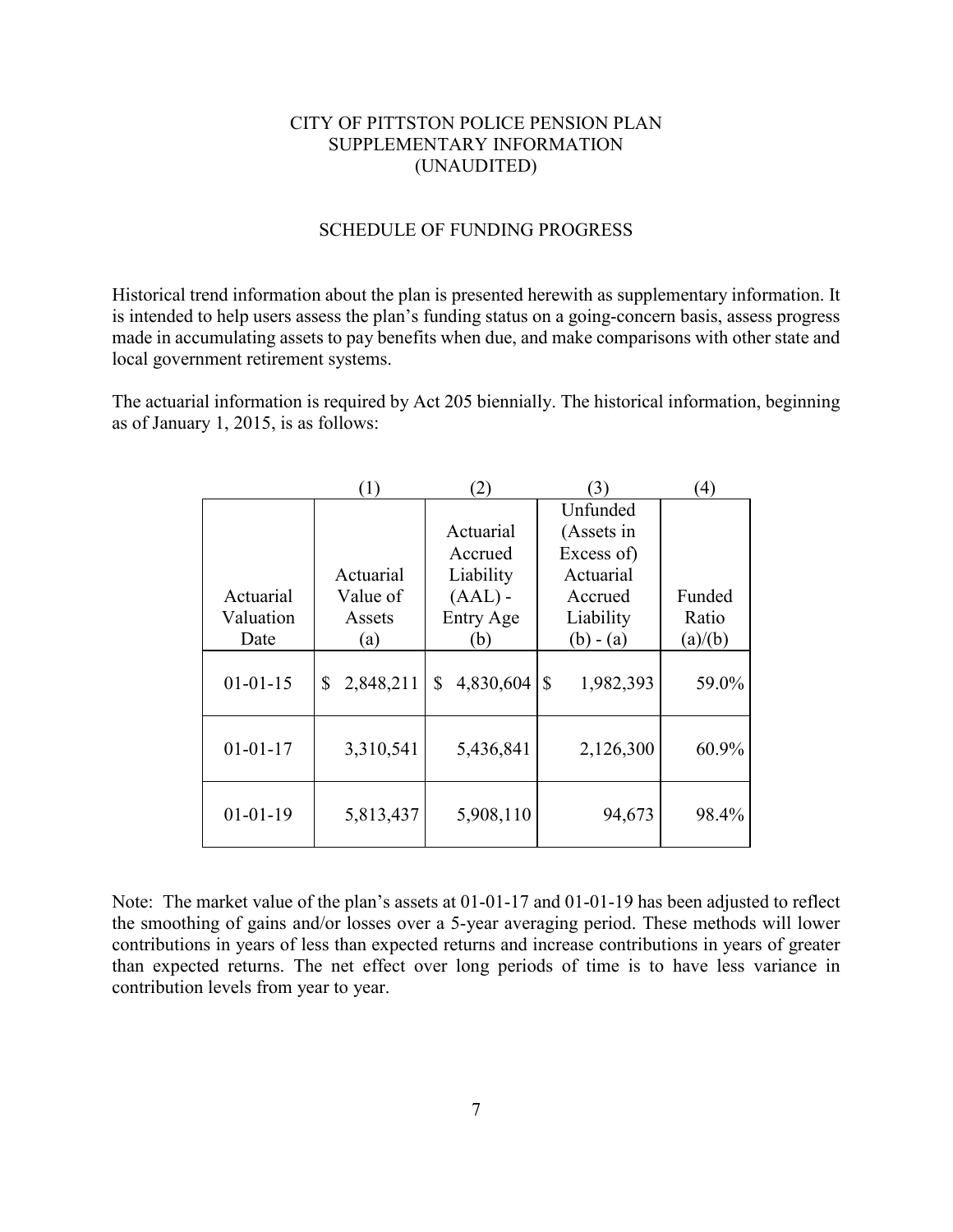#### CITY OF PITTSTON POLICE PENSION PLAN SUPPLEMENTARY INFORMATION (UNAUDITED)

The comparability of trend information is affected by changes in actuarial assumptions, benefit provisions, actuarial funding methods, accounting policies, and other changes. Those changes usually affect trends in contribution requirements and in ratios that use the actuarial accrued liability as a factor.

Analysis of the dollar amount of the actuarial value of assets, actuarial accrued liability, and unfunded (assets in excess of) actuarial accrued liability in isolation can be misleading. Expressing the actuarial value of assets as a percentage of the actuarial accrued liability (Column 4) provides one indication of the plan's funding status on a going-concern basis. Analysis of this percentage, over time, indicates whether the system is becoming financially stronger or weaker. Generally, the greater this percentage, the stronger the plan.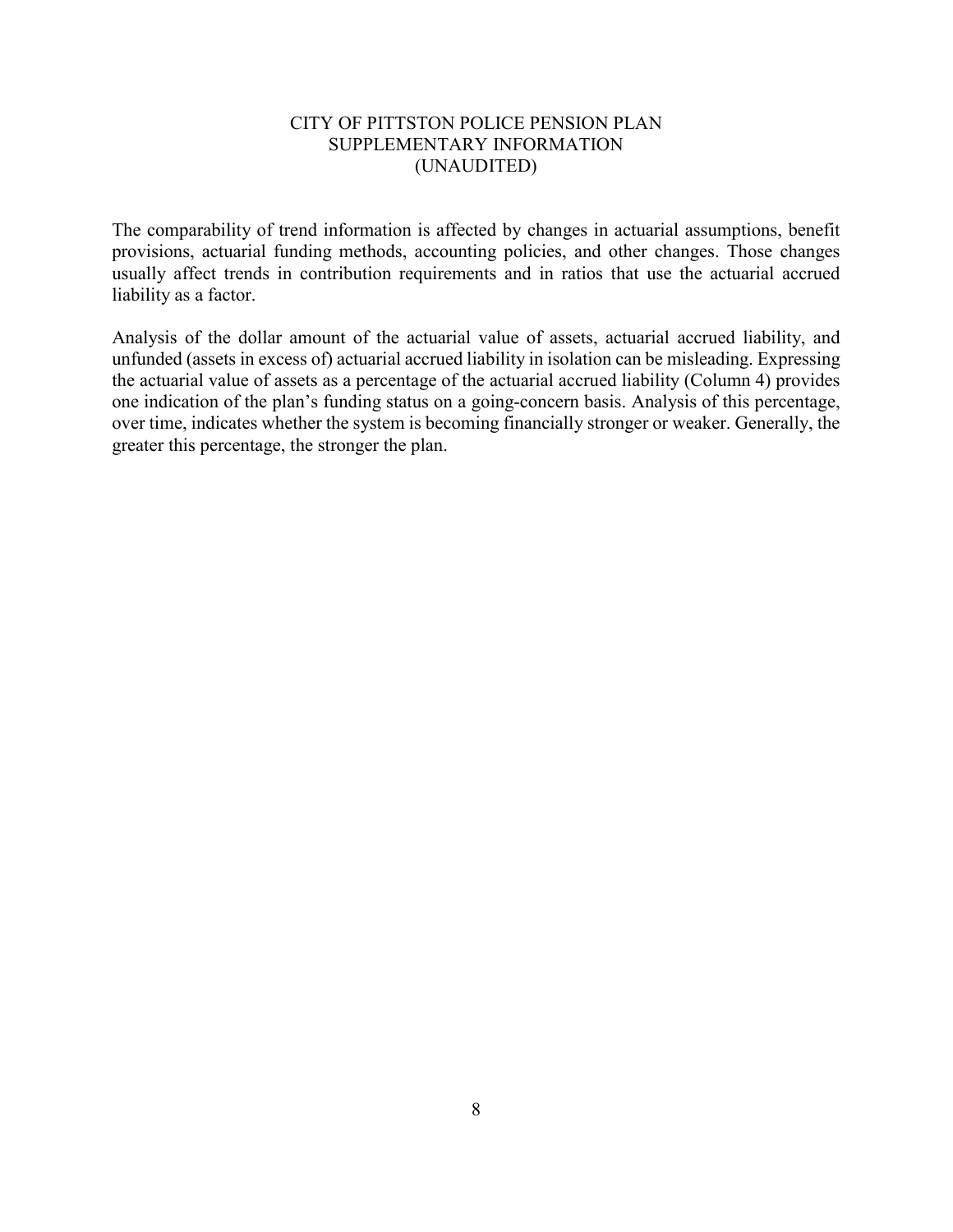#### CITY OF PITTSTON POLICE PENSION PLAN SUPPLEMENTARY INFORMATION (UNAUDITED)

#### SCHEDULE OF CONTRIBUTIONS

| Year Ended<br>December 31    | Actuarially<br>Determined<br>Contribution      | Actual<br>Contributions                       |              | Contribution<br>Deficiency<br>(Excess) | Covered-<br>Employee<br>Payroll            | Contributions as<br>a Percentage of<br>Covered-<br>Employee<br>Payroll |
|------------------------------|------------------------------------------------|-----------------------------------------------|--------------|----------------------------------------|--------------------------------------------|------------------------------------------------------------------------|
| 2014<br>2015<br>2016<br>2017 | \$<br>334,650<br>347,421<br>352,395<br>426,027 | \$<br>334,650<br>347,421<br>352,395<br>22,767 | $\mathbb{S}$ | $403,260*$                             | \$399,172<br>441,583<br>524,612<br>556,848 | 83.84%<br>78.68%<br>67.17%<br>4.09%                                    |
| 2018<br>2019                 | 105,892<br>108,173                             | 12,472<br>108,173                             |              | 93,420*                                | 522,218<br>536,912                         | 2.39%<br>20.15%                                                        |

*\* The 2017 and 2018 funding deficiencies were disclosed in the finding and recommendation section of this report.*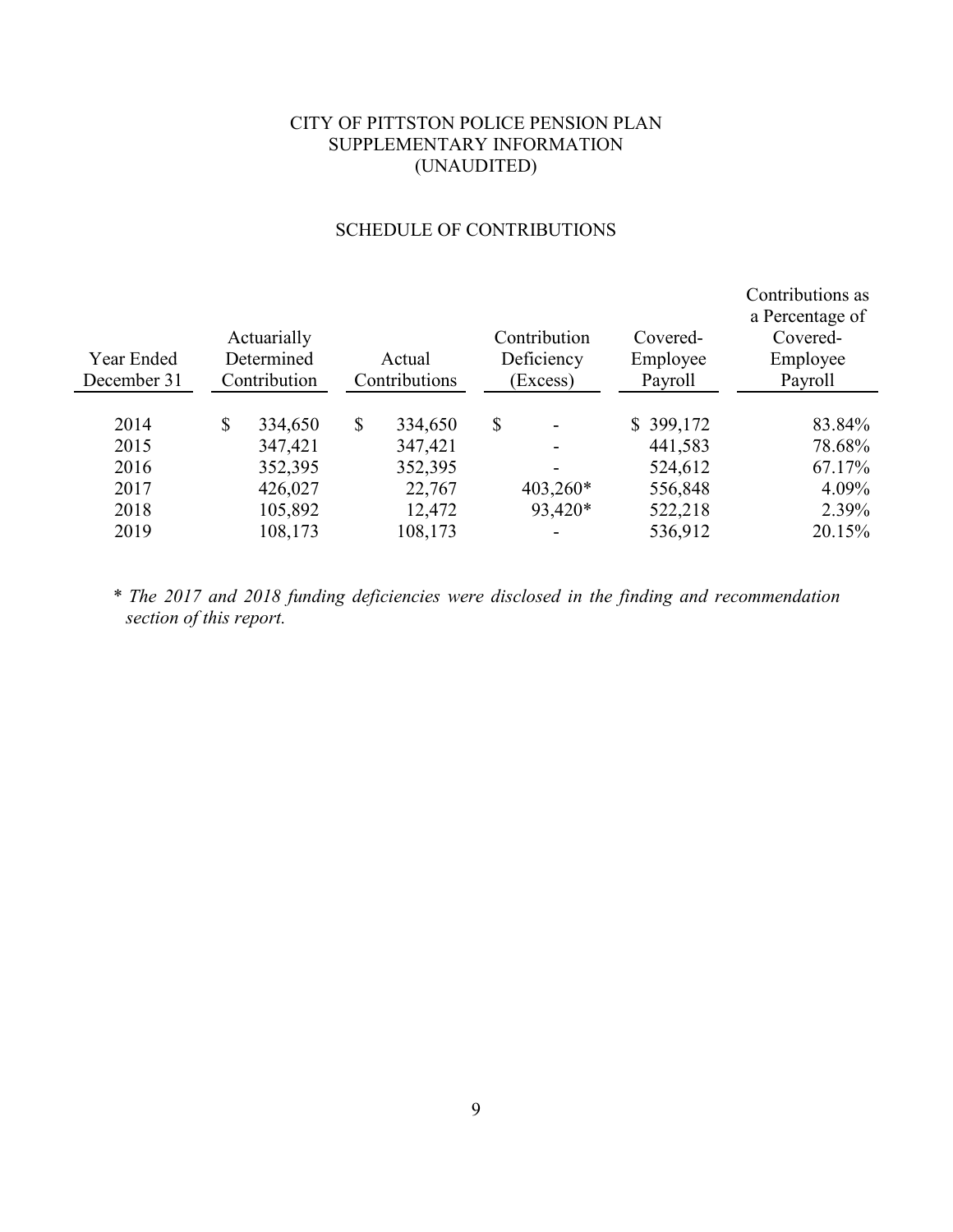#### CITY OF PITTSTON POLICE PENSION PLAN SUPPLEMENTARY INFORMATION NOTES TO SUPPLEMENTARY SCHEDULES (UNAUDITED)

The information presented in the supplementary schedules was determined as part of the actuarial valuation at the date indicated. Additional information as of the latest actuarial valuation date follows:

| Actuarial valuation date      | January 1, 2019         |
|-------------------------------|-------------------------|
| Actuarial cost method         | Entry age normal        |
| Amortization method           | Level dollar            |
| Remaining amortization period | 6 years                 |
| Asset valuation method        | 5-year smoothing method |
| Actuarial assumptions:        |                         |
| Investment rate of return     | 7.5%                    |
| Projected salary increases    | 4.5%                    |